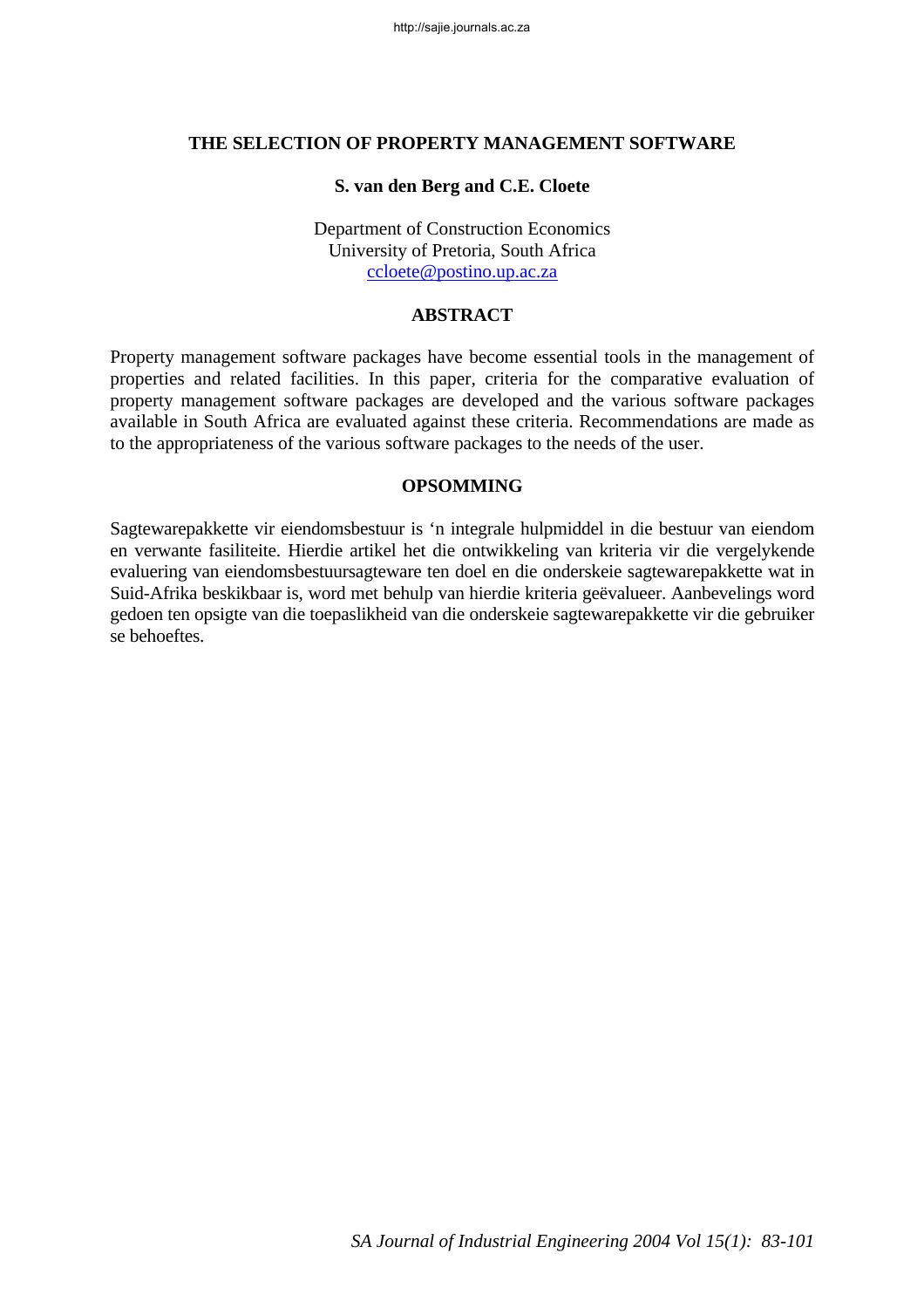## **1. INTRODUCTION**

Technology has pervaded all levels and facets of the modern day business environment. The property management industry has not escaped this trend. The speed and accuracy of computerised property management software in reviewing, sorting, filtering and reporting relevant information make it an invaluable tool. Computerised systems make the processing of massive amounts of data easier and quicker. This leads to cost savings through less repetitive work, improved cashflow, accurate information and quicker client response with improved services (Dixon [13]).

## **2. PURPOSE**

The purpose of this paper is two-fold. First, a study was done to determine the factors to be considered when selecting property management software. The systematic approach to a software selection and implementation process in general is discussed. This approach is then applied specifically to property management software, to give the potential buyer insight into the questions to be asked when determining his requirements. The various categories to be used when evaluating computerised property management software are discussed, viz. general, technical, functional, reporting, help functions and operator manuals, user interface, other categories and pricing.

The second part of this paper is devoted to the evaluation of computerised property management software available in South Africa. Suppliers of property management software were visited and demonstrations of their software attended. The various software packages were evaluated for the categories mentioned above. A summary of the findings is listed in the concluding paragraph.

## **3. LIMITATIONS**

This study only evaluated software that is **available and supported** in South Africa. The software evaluated is either developed and supported by companies based in South African or by overseas companies with a local office that supply, install, support and provide training. Although numerous software packages can be purchased from overseas, the nature of property management software is such that implementation, support and training form a major part of the complete package. These critical factors are not available from software available from overseas and such packages were therefore not included in this evaluation.

The software packages considered here are all stand-alone packages and do not form an addon module of a larger software package.

The purpose of this study is not to arrive at an absolute ranking of the software package from best to worst. This would not be recommended because it would not take into consideration the needs and requirements of the potential user. Each of the software packages has its own strengths and weaknesses and some focus more on specific aspects of the property management arena. This paper rather attempts to guide the potential user, in determining his own unique facility/property management requirements, to ask the correct questions and then to make a decision based on the information presented here, as well as on his/her own analytical process.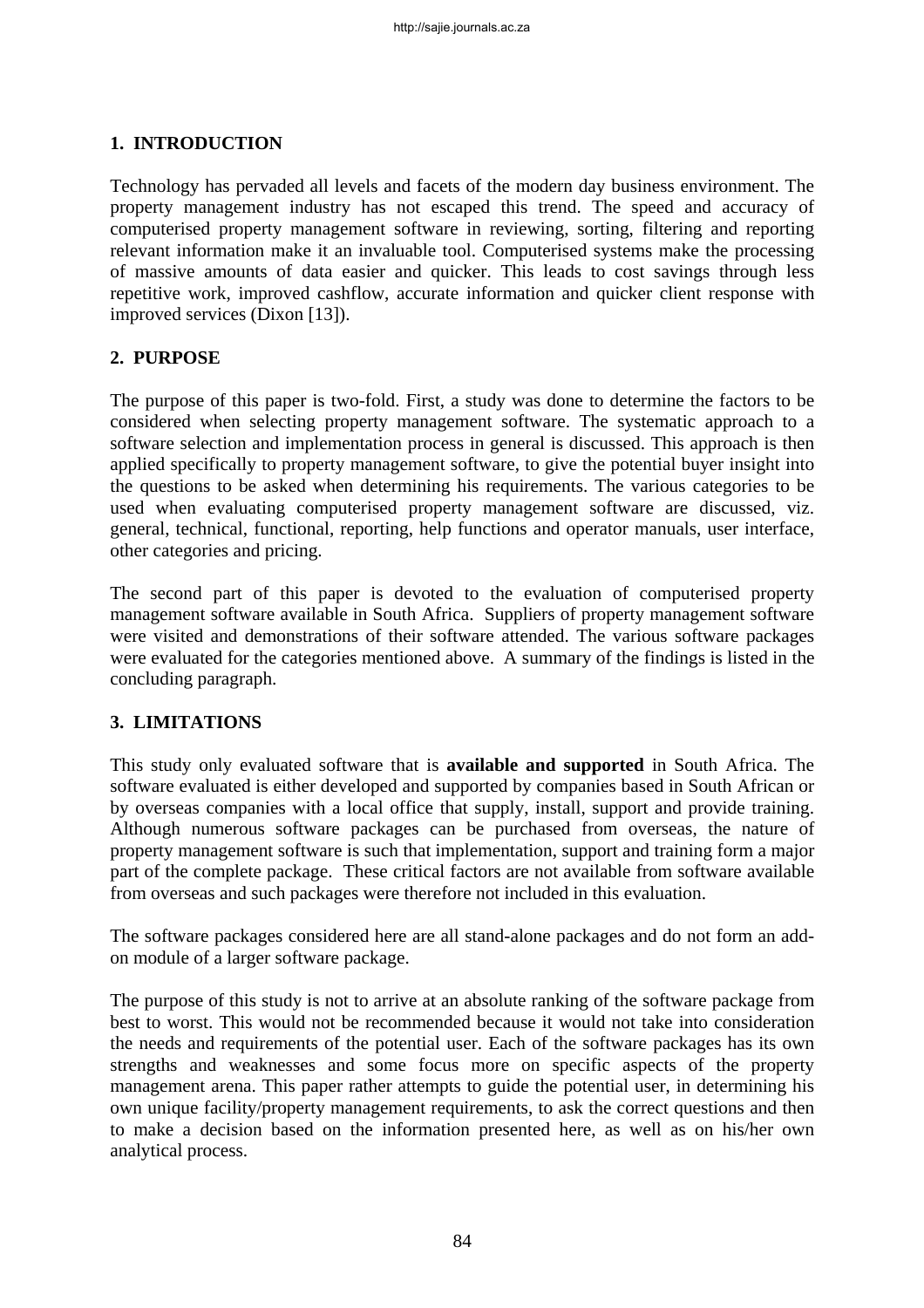### **4. DEFINITIONS**

In this paper, property management refers to the management or administration of a property or portfolio of properties to achieve the goals or objectives of the property owner.

Property management software is software that aids the manager, managing or administration company in achieving the goals or objectives of the property owner by, inter alia, automating mundane tasks and providing management information.

#### **5. SOFTWARE SELECTION PROCESS**

The selection of property management software is not much different from the selection of any other type of specialised software, be it CAD (computer-aided design), ERP or hardware simulation programmes. Certain basic rules apply to the selection of any type of software. A systematic and strategic approach to software selection is proposed by Dixon [13] – figure 1.



**Figure 1: Stages in the selection process**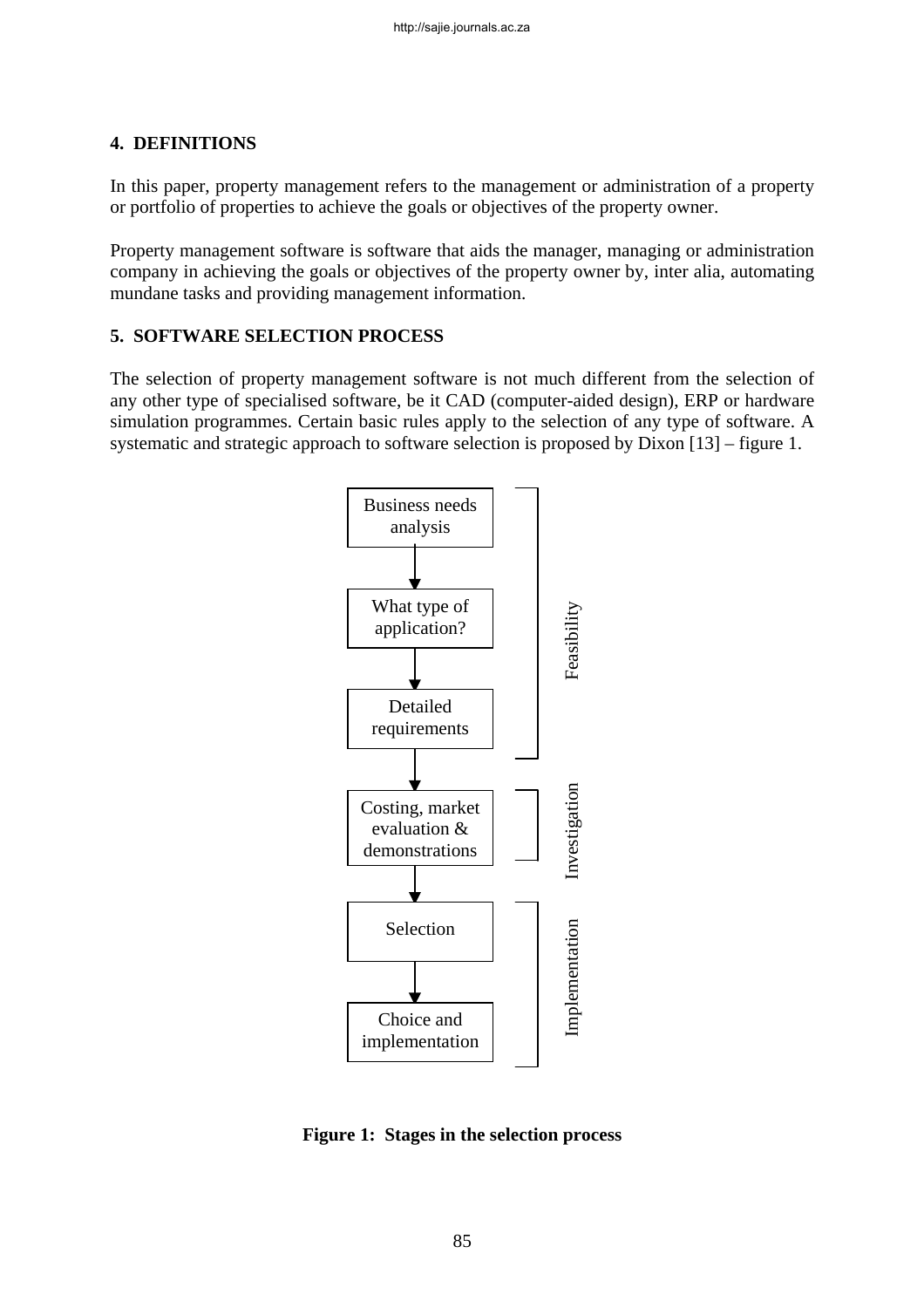As shown in Figure 1 the selection process comprises three main stages, namely:

- Feasibility
- Investigation
- **Implementation**

# **Feasibility**

Feasibility involves a full analysis of applications in order to quantify the cost and benefits of a new software system. "*The prerequisite for success is an exact definition of the tasks to be performed and the objective to be achieved. The essential ingredient is the specialist knowledge of the decision maker: knowing what needs to be done and how. Once initiated the analysis will also examine the current running of the organisation including* 

- *detailed investigation of existing information systems and professional activities in the firm*
- *shortcomings and problem areas, which could include data duplication, excessive information costs and lack of information for key areas of management*
- *human and organisation costs of the system, including training, staffing and ergonomic studies.*" (Dixon [13])

Keep in mind that a computerised system will not clean up a chaotic manual or hand-driven system. In most cases, a computerised system will add to the chaos as the saying warns: "Garbage in, garbage out." Certain procedures, efficiencies and work structures must be in place in order to fully benefit from a computerised system.

It is very important to consult the end user and staff using the system during this analysis stage. They are the people using the existing system and they will provide invaluable information as to what processes and procedures work or how it should function in the computerised system. Also keep in mind that the computerised system may require changes to the way the business is currently being run. "Software vendors typically draw ideas from a large pool of customers. This lets them refine how things are done by selecting those processes that result in greatest efficiency. This process can be to your benefit if you are willing to change your present operations. Here are a few phrases you might catch yourself saying during this process that can cost you time and money: 'We have always done it that way; We have to do it this way; We can't afford to change right now.' The primary benefits of a computerised accounting and management system are efficiency gains from automating routine tasks, instant access to information and the ability to perform tasks that were previously considered too impractical" (Pedersen [25]).

At the detailed requirements list stage, a prioritised list is very helpful. List the functions that are required, need improvement or could be made more efficient. The next step is to prioritise this comprehensive list into "must haves", "desired" and "would be nice". With this in hand the next step of investigation can be undertaken.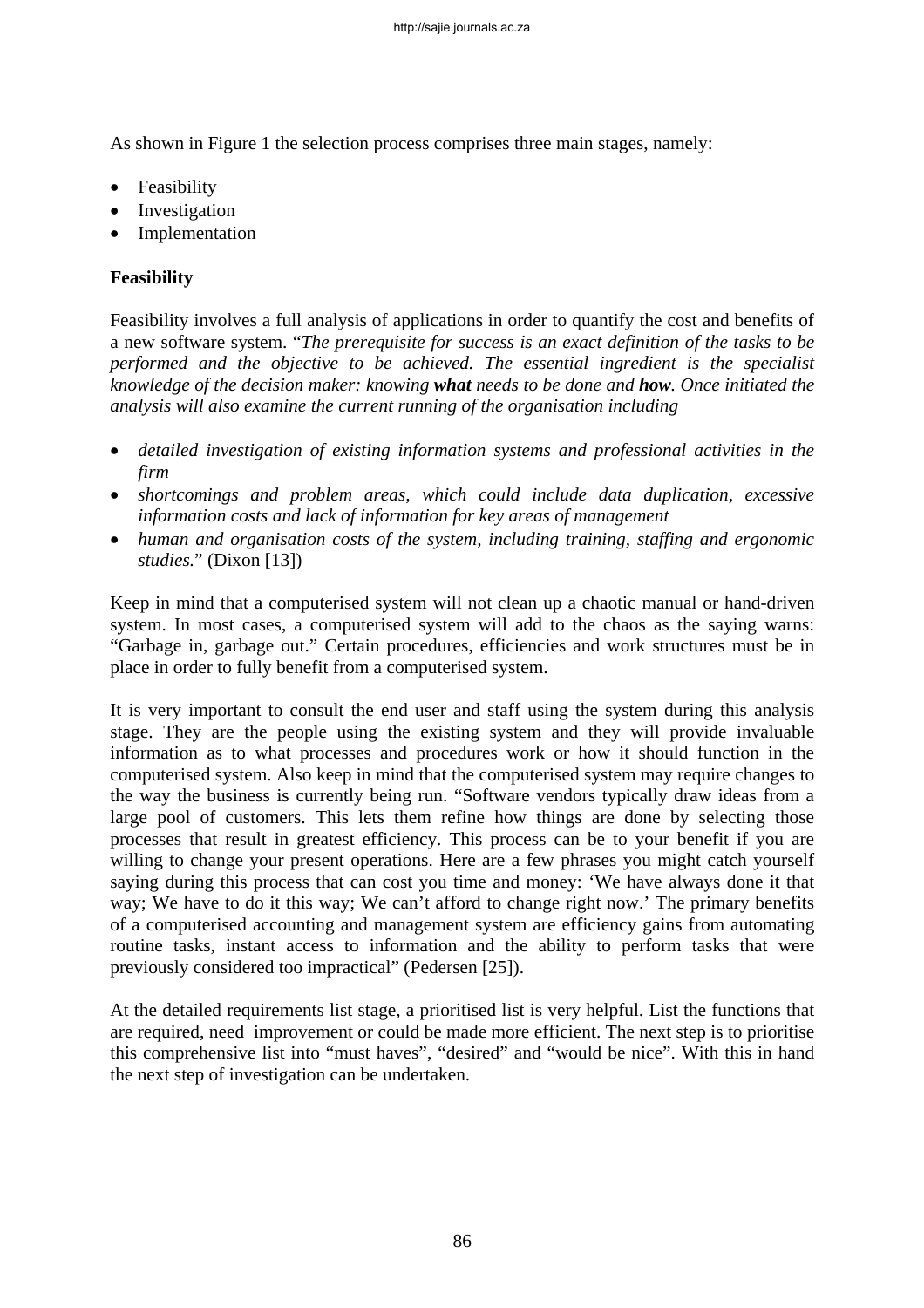### **Investigation**

The investigation phase starts off with the consideration of the main options for acquiring software, namely:

- In-house program
- Off-the-shelf program (not customisable)
- Off-the-shelf program (configurable/customisable)
- Custom-built application

A certain level of computer awareness is needed to formulate a realistic software strategy. Moreover, cost will need to be fully investigated, including the cost of purchase, upgrade cost for new versions of the software and training. The above options all have their advantages and disadvantages that must be taken into consideration.

In-house program. This is designed and programmed by the user himself and usually by someone with basic programming skills. It involves keeping records and doing calculations on a spreadsheet or small database type program. The range of information kept is generally limited. Functionality is limited, the user interface very basic and the program is not user friendly and usually only used by one or two persons in the company. Advantages are that the program development is cheap and the user can alter and add to the application easily, immediately and cheaply. These programmes are suitable for small companies with limited requirements.

**Off-the-shelf programs (not customisable).** This refers to an application designed and written by professional programmers which any user can buy and use as is. There are usually limited or no customisable features and the user has to make do with the features and reports bundled with the program. These types of program are written to fulfil a general need rather than a specific requirement and they are sometimes too general to meet the exact needs of certain companies. Advantages of these programs are their moderate cost, they generally are easy to learn, they have been tested for bugs and errors and are usually user friendly. These programs are suitable for small to medium companies with larger requirements.

**Off-the-shelf programs (configurable/customisable).** These types of program are similar to the ones described above but with the added advantage that they can be tailored and customised to a user's specific needs and requirements. Not only can the screen layout and reports be tailored to the user's needs but unique functionality can be added to the basic programme structure. Some of these programmes are modular in design which enables the user to add the required different modules to the basic package. The user interface, help functions, user and operating manuals are of excellent standard. These types of program also usually require a dedicated implementation team drawn from the supplying company or its reseller and personnel from the client company. The costs of buying and implementing these programs are usually substantial and implementation time can range from months to years, depending on the size of the system. These programmes are suitable for medium to large companies with specific requirements.

**Custom-built application.** Custom-built applications are designed and built to the customer's own and specific needs and requirements. This can be done either in-house or be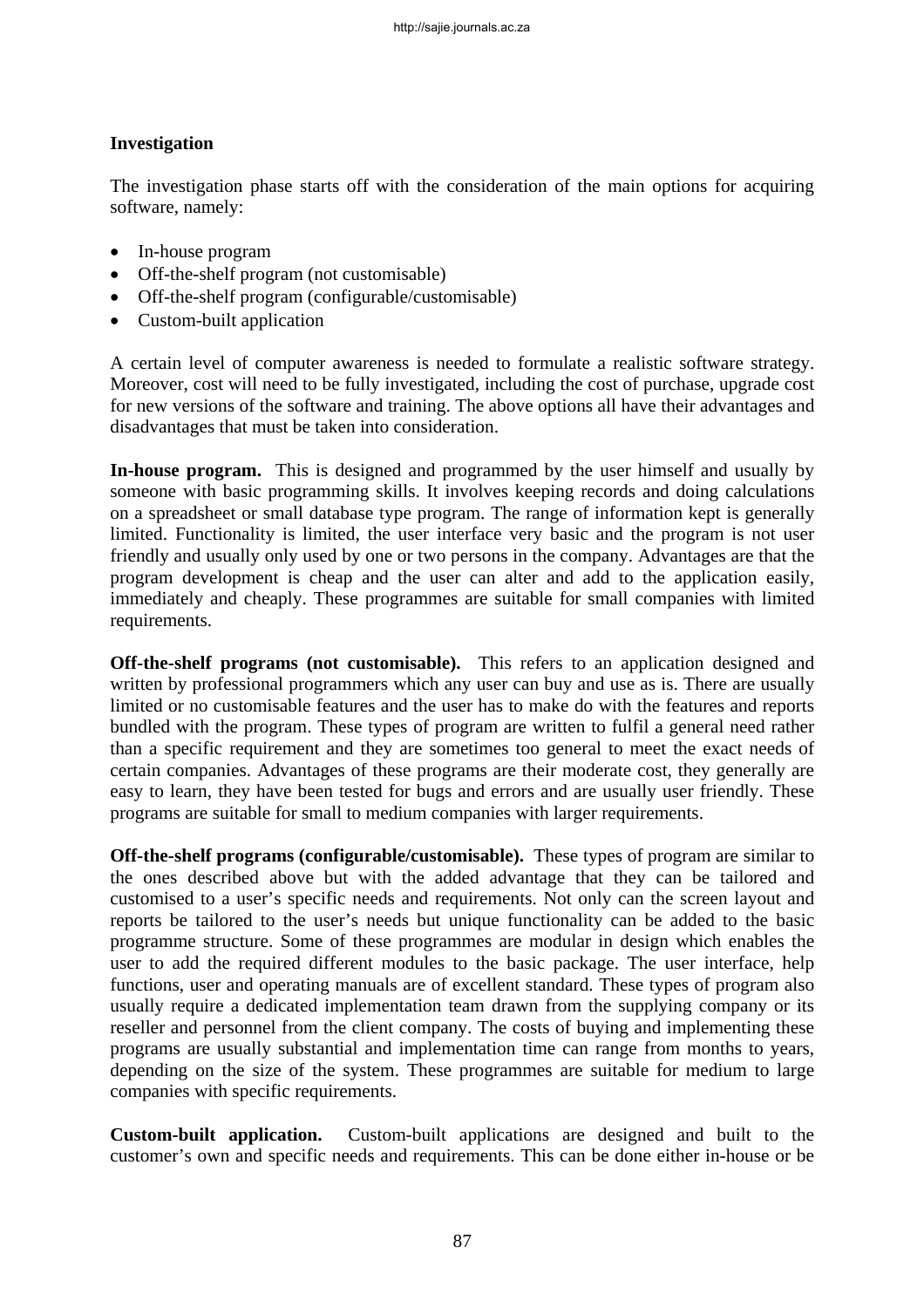contracted out to a particular software house. For custom-built applications the user prepared detailed specifications of all the functional, technical, user interface, reports and hardware requirements. This can be done by the company's own personnel (IT department) or a third party consultant can be appointed. The programming department or software house then develops the program to these exact needs and requirements. The result is a program that complies fully with the client's needs and is unique to the client's company. The disadvantages are cost and long development phases. Also, when company procedures and practices change, sections of the application may have to be rewritten. These types of application are suitable for large companies or when a unique requirement exists for which no off-the-shelf application is available.

The following is a concise list of questions to be asked and items to be considered during the investigation phase:

- How does the software fit in with existing hardware and network structure?
- What changes have to be made to existing hardware?
- Request a demonstration of the software.
- Speak to existing customers and users to find out about strengths and weaknesses.
- Investigate the quality of the operating and user manuals. Poor documentation often means poor software.
- What is the database structure and how does it fit in with existing structures? (Oracle, SQL, etc or proprietary)
- How does the software match up with your priority list?
- Integration of software into existing structures and other software currently used such as financial software.
- Report capabilities (systems reports as well as own report-writing tools)
- User interface and the ease of use.
- What technical and user support is available?
- Ouality of training.
- Password and security features.
- Future development by software house.
- Calculate total cost of ownership (TCO)

The last item mentioned is a very important step and is sometimes neglected to the detriment of the end-user. The TCO enables the decision-maker to assess the total cost of selecting, implementing and maintaining a system.

*In general, most TCO analyses are divided into one-time costs and on-going costs. One-time costs typically include software, hardware, outside services, internal project team resources, training, marketing and other project expenses required to select, implement and roll out the application. On-going costs typically include hardware and software maintenance fees, support costs, and on-going technical and end user training costs.* 

*One of the more difficult aspects of calculating TCO is determining costs for items that have not historically been tracked by real estate companies. For example, external (i.e. maintenance) and internal (i.e. technical resources) costs are incurred for each piece of hardware associated with the application. There is also an incremental cost to support every*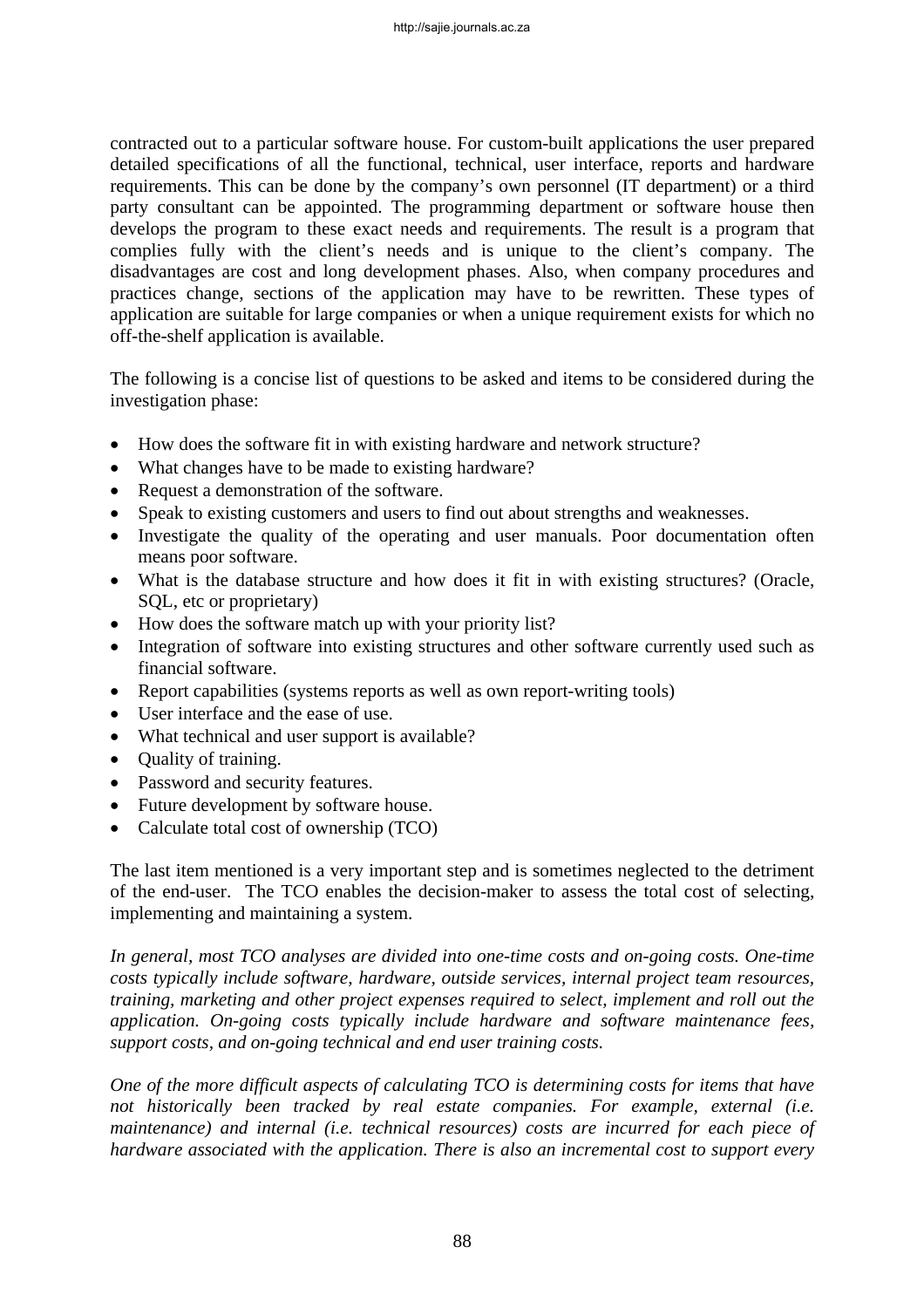*new server, and a cost per desktop that needs to be factored in as well. Lastly, there are also operational and technical costs related to supporting and maintaining a software package.* 

*New information that was not captured previously may need to be entered by the properties and/or corporate offices. Nonetheless, TCO determination is a lengthy process that will need additional refining over time. However, this is an important process that must occur in order to fully understand the cost and value of the project.*" (Reummler [27])

### **Implementation**

Implementation starts off with the final selection process. Reduce the initial list of possible suppliers to three or four. Evaluate the priority list again against the supplier's software capabilities and select the most favourable supplier in terms of the TCO considerations discussed above. Once the supplier is selected, the final implementation plan is put on the table and implementation carefully managed until completion.

### **6. PROPERTY MANAGEMENT SOFTWARE SELECTION**

Like all spheres of management, effective property management requires actions at three different levels, namely basic administration (or supervisory level), general management (or functional level) and strategic management, as indicated in Figure 2 (Dixon [13]).

#### **Database and system considerations**

In practice, there often are separate databases for the property management software. Because of the duplication of data which inevitably occurs in such non-integrated systems, these systems tend to be wasteful and costly. Ideally, the database structure should be a relational database management system such as Microsoft SQL, Oracle or Sybase. Relational database systems enable additional modules to be added as required, while different departments can access and update data from a shared database. In addition, access to confidential data can be controlled through a password-controlled hierarchy of access types. Logging reports and audit trails will facilitate control.

The database structure should therefore make provision for the following minimum information:

**Building or Property**: building information, lease agreement administration, credit control, cash flow control, compatibility with accounting principles and practices and existing systems, accurate bookkeeping, owner reporting and identifying of key performance indicators.

**Tenant**: general tenant information (name and contact details), finding space for a tenant, accurate rent billing and collection, handling of payments, accounting and general ledger (GL) functions.

**Space or Unit**: Unit no, available date, responsible date, unit size, letting rate, remarks; description; key no, parking, VAT information finding a tenant for a space, space management, maintaining the spaces individually as well as collectively as well as the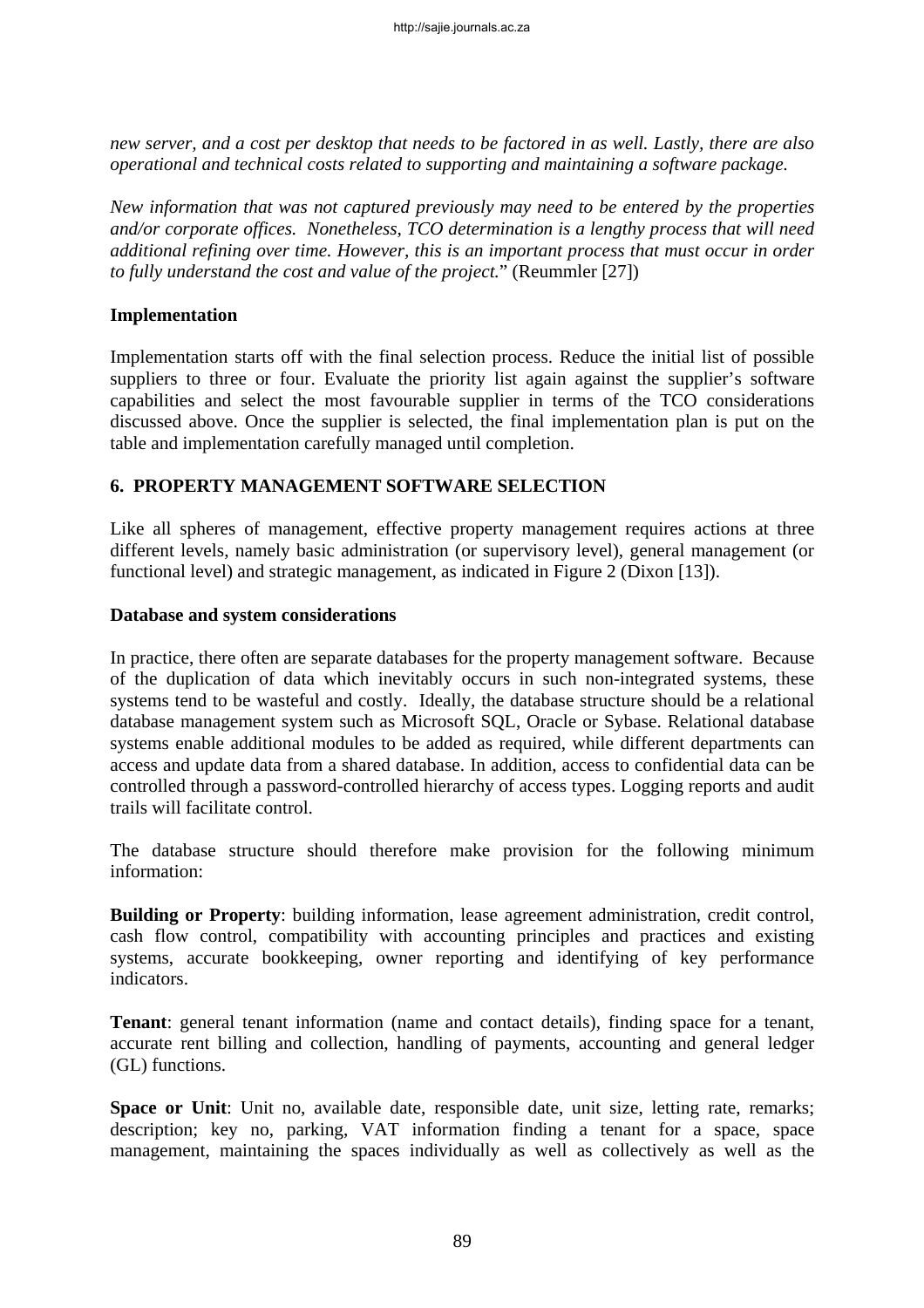common spaces. Managing cleaning contracts, security contracts, help desk facilities, asset register, creation of work orders and equipment maintenance to name but a few. This is all done to assist the tenant in focusing on his core business.



**Figure 2: Property Management Levels** 

**Landlord, Client or Body Corporate:** general details (name and contact details), shareholding if applicable.

## **Basic administration (supervisory level)**

*Repair and maintenance schedules are required by the property manager, as well as a diary to "flag" important dates for tenant's works, rent review and lease renewal dates. A good software program should also provide for a forward planning facility.* 

## **General management (functional level)**

Dixon (13) aptly summarises the requirements at this level as follows: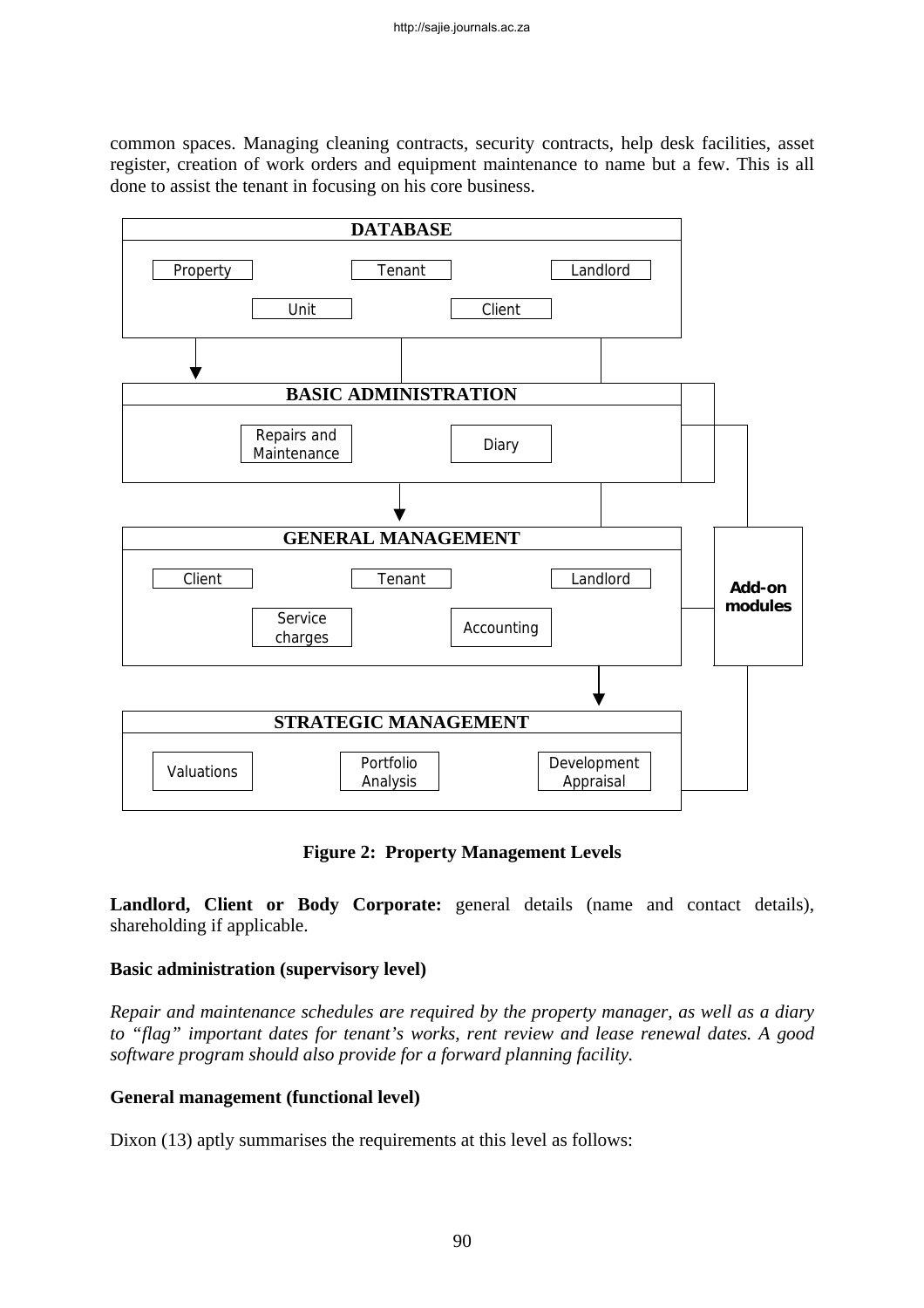*"In terms of accounting procedures, the main property management related tasks will comprise* 

- *Rent invoicing and income connection*
- *Recovery of expenditure*
- *Disbursements/outgoings*
- *Service charge costing and apportionment*
- *Client and tenant accounts*
- *Report production.*

*Any rent invoicing system should record amounts owing from tenants quickly and accurately and bill them accordingly. Receipts will need to be processed quickly and credit control systems maintained. Rent demands and accounts should be easily accessible as should rent apportioned over periods not concurrent with a normal rent review period. Interest on unpaid rent should be calculable and a stop on rent collection made if necessary. Full analysis of rents, classified by tenant, property or client should also be possible. Service charge accounting is often provided as a separate module. This will need to cater for multi tenanted buildings where perhaps some tenants do not contribute to some services. Separate schedules may well need to be set up in such cases. In addition, a full analysis of property expenditure, service suppliers, tenant expenditure, service charges, wages and salaries, and VAT on expenditure should be possible".* 

#### **Strategic management**

Lastly, a software programme should provide the information necessary to make strategic decisions. Such decisions include the performance and valuation of individual properties and property portfolios, as well as development appraisals. Features that are required comprise, among other things, tenancy and tenure details, the calculation of yields and profitability, discounted cash flows, cost, financing, tax implications and the valuation of both freeholds and leaseholds. All these should be supported by good menu-driven features and help facilities.

Technical aspects and user interface requirements are discussed below.

## **7. WHAT PROPERTY MANAGEMENT SOFTWARE SHOULD DO**

The above four paragraphs describe in detail what a property management software application should be able to do. It can all be summarised in the following: maintain, sort, summarise and display data, automate and control daily tasks, maintain historical data, improve planning and labour productivity.

## **8. WHAT PROPERTY MANAGEMENT SOFTWARE WILL NOT DO**

Although a helpful aid to the property management environment, a property management software application cannot do everything. Some of the things that a property management software application cannot do are: replace a property manager, replace common sense planning, assign work and do site inspections and bring order to chaos (garbage in, garbage out).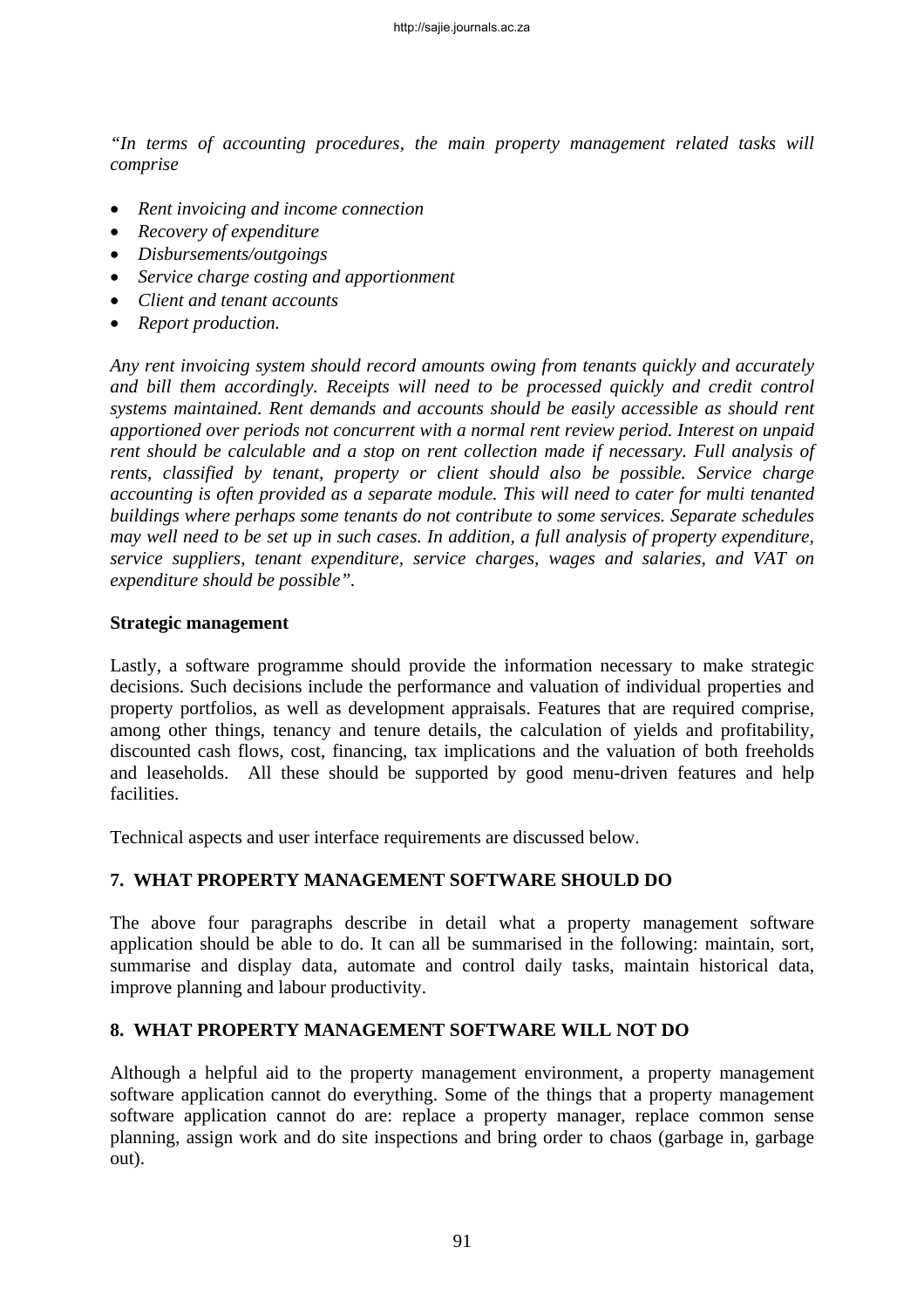## **9. THE EVALUATION OF SOFTWARE**

The software evaluation can be divided into eight main categories, namely general, technical, functional, reporting, help functions and user/operator manuals, user interface, other and pricing structure.

## **General**

General gives an overview of the software and its uses and some background on the company that is developing it. It also mentions other software packages that might relate to the property management software.

## **Technical**

This section discusses the minimum hardware requirements as well as hardware configurations in which the program will operate. The programming language in which the user interface was designed, as well as the database standard used. Other hardware or software required is also mentioned.

Other aspects that should be considered are: Hardware and software requirements and the interfacing with existing hardware/software and network structures. The user should consider his existing corporate network infrastructure, network protocol and existing database format (SQL, Oracle etc.) and include the IT department in his decision-making process if applicable.

Security aspects provided to aid in preventing unauthorised access to the system and data are also discussed in this section.

#### **Functional**

In this section, the potential user should critically evaluate the software to determine if it complies with his/her requirements. The available functions should be able to satisfy his specific needs. If for instance accounting and general ledger modules are required, this should specifically be demonstrated and assessed.

## **Reporting**

A database that just contains data means nothing if that data cannot be extracted efficiently and combined with other information to form effective management decision tools. Reports are tools that can be used to manage more effectively, reduce and cut costs and in doing so, enable the manager to gain a competitive edge on the opposition.

The basic reports that are included in the system, as well as the possibility of writing one's own reports, are discussed in the paragraph on reporting. The methods and ease of specifying additional criteria are also discussed.

The potential user should determine if the built-in reports are adequate to fulfil his needs and if they can be customised to his requirements. If additional reports are required, how easy is it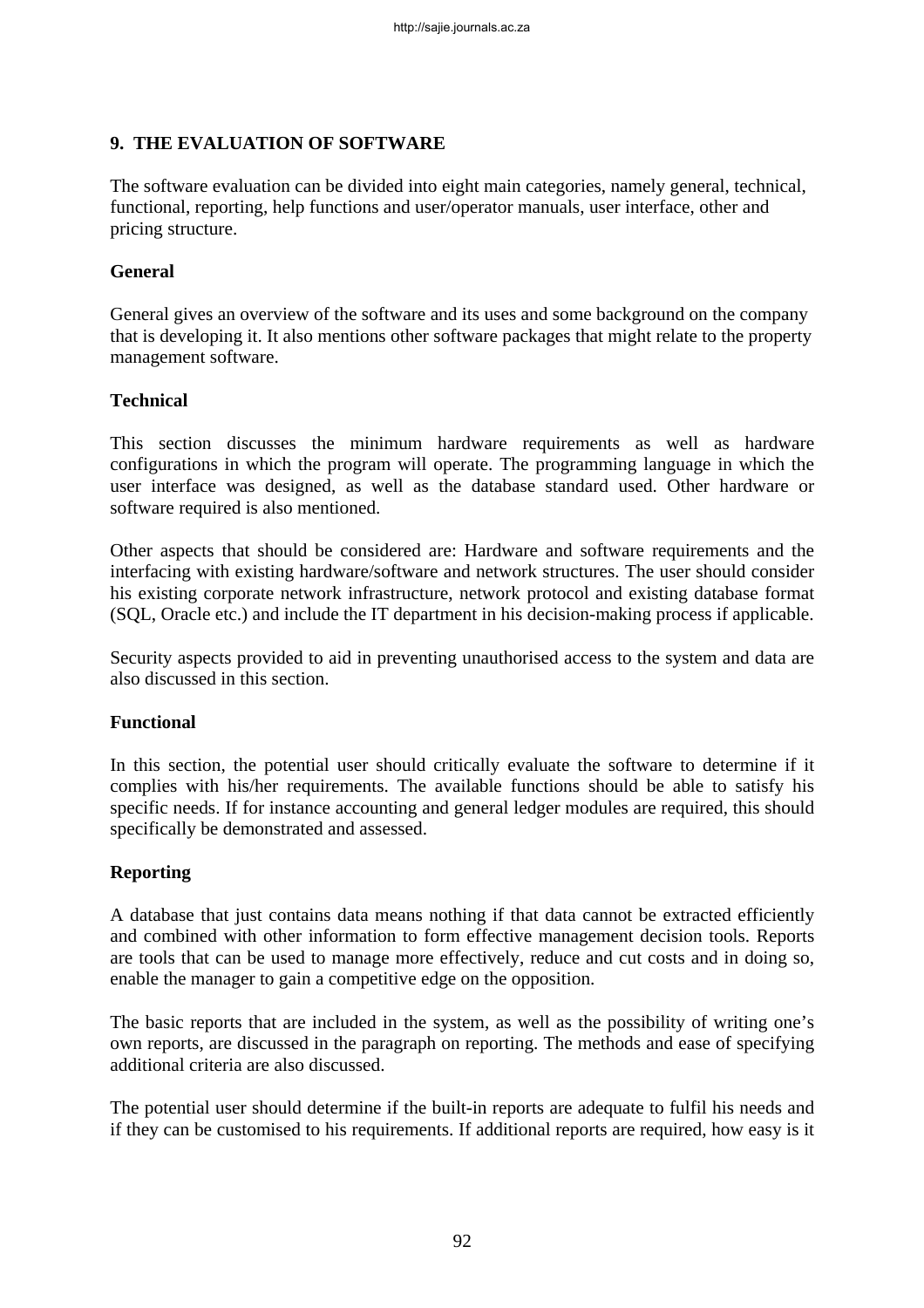to create these reports? Some software packages feature built-in report-writing tools while others rely on third-party software to achieve this.

#### **Help functions and user/operator manuals**

Users need assistance at different levels. Because the user cannot ask someone all of the time, he is reliant on the help and manuals offered by the system.

Well-designed help files correspond to the five basic questions that users usually ask (Brenda [9]):

- *a. Goal-oriented: "What kinds of things can I do with this program?"*
- *b. Descriptive: "What is this? What does this do?"*
- *c. Procedural: "How do I do this?"*
- *d. Interpretive: "Why did this happen?"*
- *e. Navigational: "Where am I?"*

*For example, "about boxes" are one way of addressing the needs of questions of type (a). Questions of type (b) can be answered with a standard "help browser", "tool tips" or other kinds of context-sensitive help. A help browser can also be useful in responding to questions of type (c), but these can sometimes be more efficiently addressed using "cue cards", interactive "guides", or "wizards" which guide the user through the process step-by-step. The fourth type (d) has not been well addressed in current applications, although well-written error messages can help. Type (e) questions can be answered by proper overall user interface design, or by creating an application "roadmap.*"

The effective use of these help guidelines are discussed as well as the availability of operator and user manuals.

#### **User Interface**

Because the menus and screens are the first and foremost thing that a user sees and experiences when using software, the user interface is just as important as the proper functioning and the features offered by the program.

Users often evaluate software on what they see, the feel and experience the software creates and how easy it is to navigate around and access the functions they mostly use, and not so much on optimum database design and other technical functions with which they never come into contact.

The next two paragraphs are a summary of tips to user interface designers from Ambler [2]. Potential buyers can also use these tips to evaluation the user interface:

#### **General Guidelines**

- Be consistent in a user interface. Set the standards from the start and stick to them.
- Choose industry standards so as to increase the chance that your applications will look and feel like other applications developed externally to your organisation. This does not mean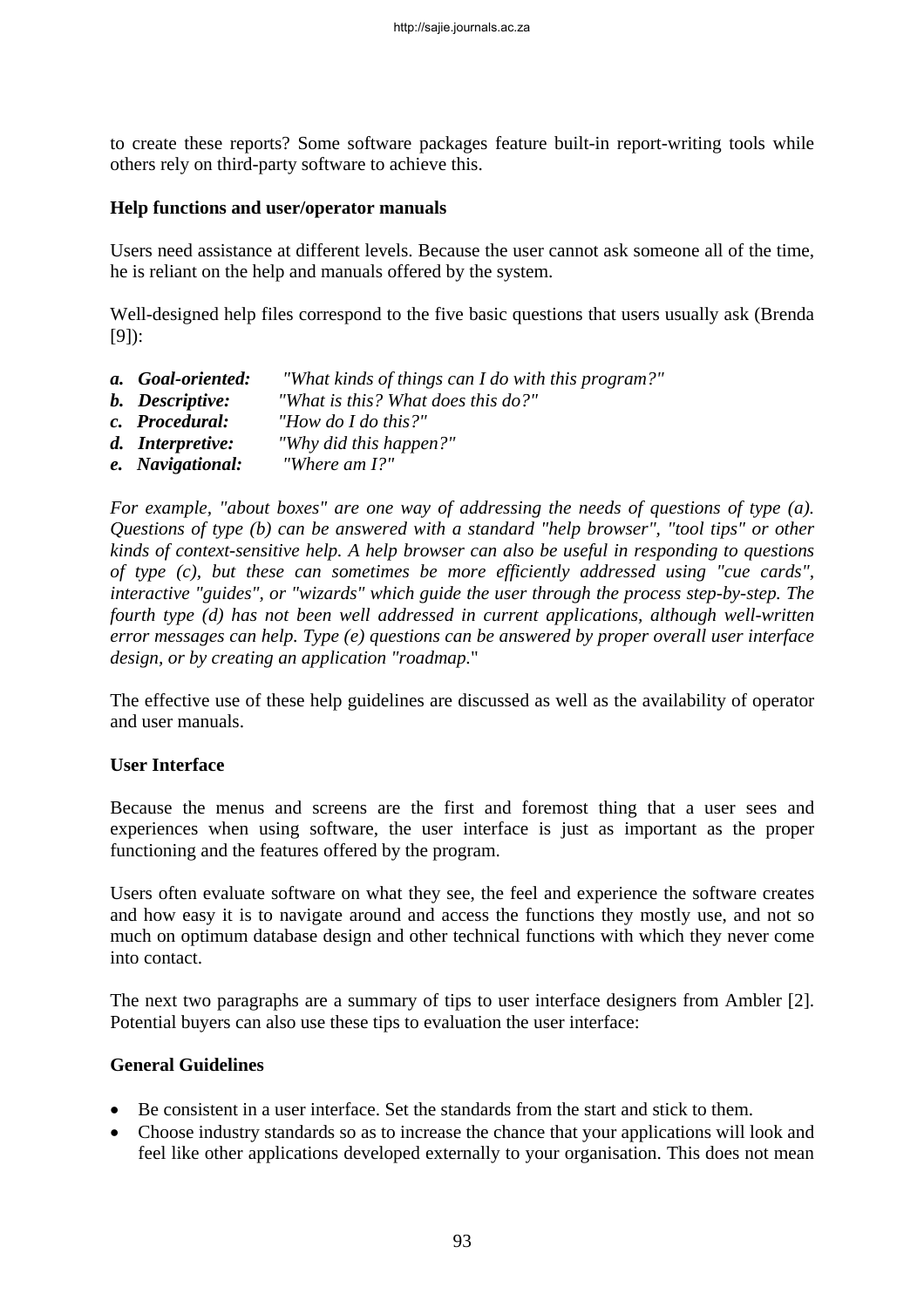that individuality and creativity needs to be ignored but if the program does not function or react in a way the user is used to, it is often perceived as too difficult to use.

- Support both novice and expert users. Make it easy for new users to use the program but provide shortcuts for experienced users.
- Word text consistently, positively and in full English. Explain errors made by the user in enough detail for him to correct it.

### **Screen Design**

- Navigation both between screens and within screens is important. Make use of tabs to move between screens of the same subject. Toolbars should be consistent with the same functions in the same location. Dynamic toolbars, toolbars that grey out functions not available or add functions depending on the active screen, should be used with some consistency and provide excellent feedback to the user.
- Use colour appropriately. Colour can be used to enhance and provide additional functionality to your database application if used cleverly and a few basic ground rules are followed. Colours could be used effectively to indicate to the user primary key fields, compulsory fields, read only fields, select from list fields, enabled fields and disabled fields. This immediately indicates to the user what fields must be completed, what is optional, what cannot be changed and what is selectable from a list or dropdown box.

The problem with using colour is that the user may be colour blind. If colour is used to highlight something on the screen the colour blind user might not see it. In this case a secondary indicator in the form of a flashing icon or symbol must be used to attract the user's attention. A second problem is that colour does not look the same on different computers and/or monitors. It is therefore advisable to allow the user the option to enable or disable the colour settings and to custom set the colours used.

- Follow the contrast rule put dark text on light backgrounds and light text on dark backgrounds.
- Use fonts sparingly and consistently. This includes the use of size, style (bold, italics, underlining etc), typeface or colour.
- When items are unavailable grey them out, don't remove them if you want the users to form accurate mental models.
- Use non-destructive default buttons. The default button shouldn't do something that is potentially destructive; such as delete a field or record.
- Left justify edit fields and right justify their labels.
- Right justify integers, decimal align floating-point numbers, and left justify strings.
- Don't create busy/crowded screens.
- Use group boxes and white space to group logically related items on the screen.
- Open windows in the centre of the action. When a user double-clicks on an object to display its edit/detail screen then his or her attention is on that spot. Therefore it makes sense to open the window in that spot, not somewhere else.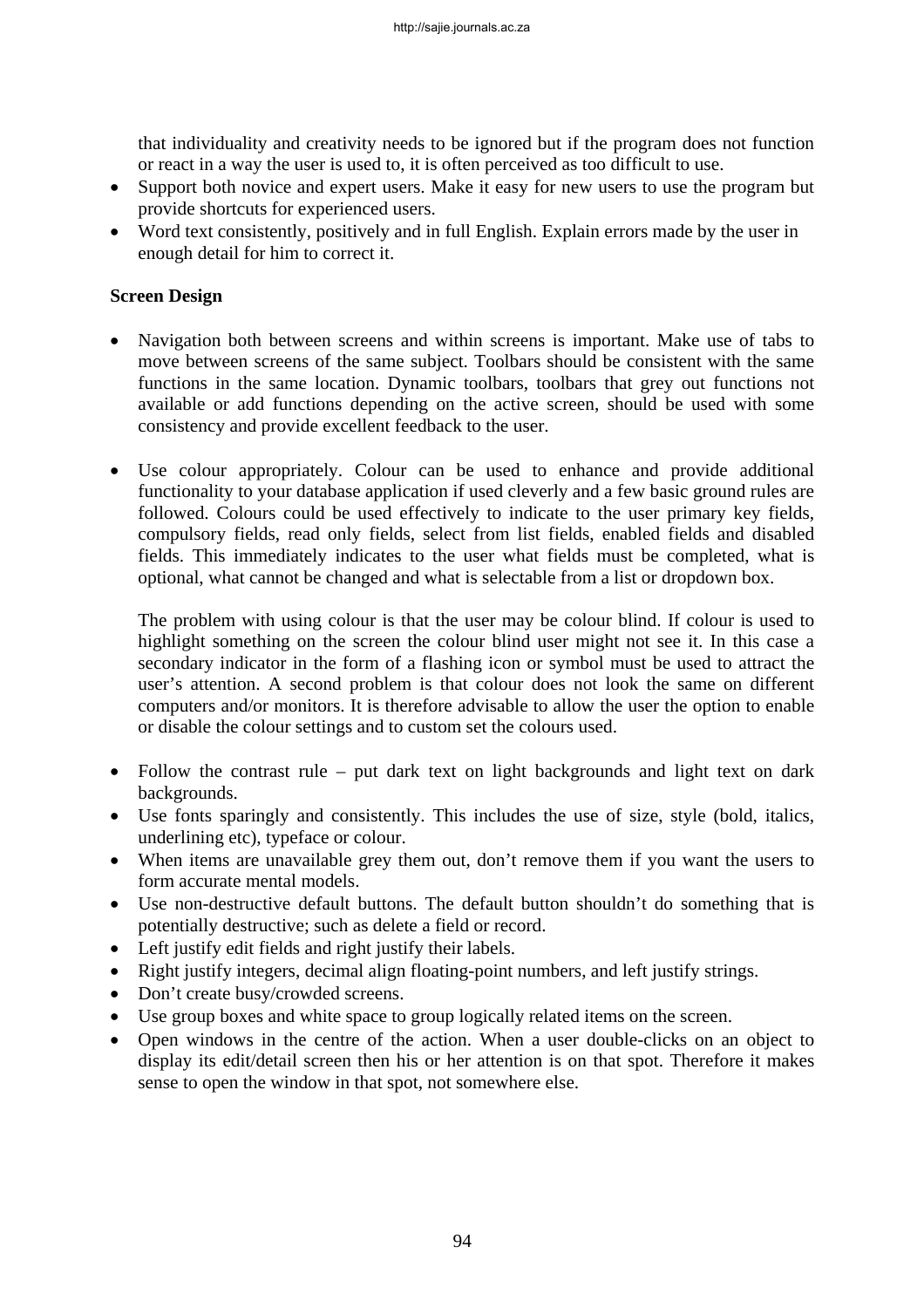# **Other**

Other items discussed include features such as Web enablement, CAD interface, client base, new developments and other special features not discussed elsewhere.

### **10. CONCLUSION AND RECOMMENDATIONS ON SELECTION PROCEDURE**

Companies that have not embraced technology are finding it gradually more difficult to increase efficiencies and achieve a competitive advantage in the marketplace. Even more companies have embraced technology blindly and without proper planning and have paid the price for it. "Both long-term strategic planning and short-term tactical planning are key to successful leveraging technology within today's real estate companies." (Ruemmler & Morey [27])

Before any investigation of property management software applications can commence, a company must develop and implement a strategic information systems plan (SISP). The SISP must be given the same consideration and level of importance as the company's strategic business plan. Only once the SISP is in place can the feasibility, investigation and implementation processes start.

When used strategically, technology will be the important difference that separates a company from the competition. "The overriding consideration in selecting a software package is finding one compatible with a company's long-term business goals and the need of tenants and clients." (Morey [24])

## **11. EVALUATION OF PROPERTY MANAGEMENT SOFTWARE PACKAGES**

The property management software packages currently (March 2003) available in South Africa are:

- MRI (Management Reports International)
- MDA Property Management by MDA
- Manhatten by Raindrop SA
- PropPro and PropPro Lite by Nicor
- Propac by Propsys Solutions
- Premis 2000i by the CSIR
- Genes1s Facilities Management by Genes1s Concepts

The main characteristics of these software packages investigated in this study are summarised in table 1 below, to assist the potential user of any of the packages in making a selection.

#### **Price Structure**

All companies viewed pricing as a sensitive issue and some were not willing to provide detailed pricing structures. Taking the pricing structure into consideration at the time of the survey (March 2003), the various software packages have been classified according to their suitability for three main user categories: the small user, the medium user and the large user.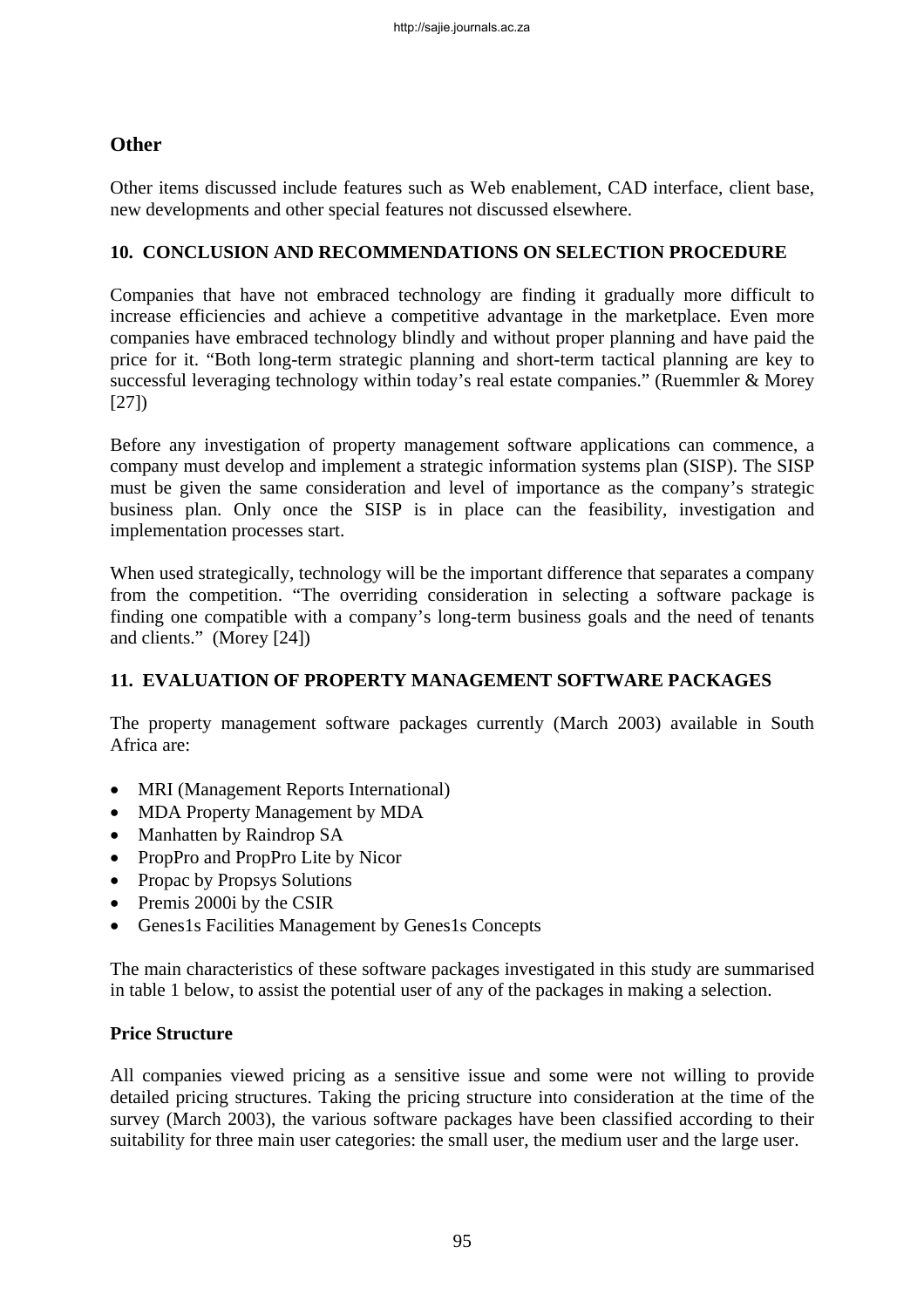|                                                             | MRI         | <b>MDA</b>  | <b>PREMIS</b><br>2000i | PROP-<br><b>PRO</b> | PROP-<br><b>PRO</b><br><b>LITE</b> | MAN-<br><b>HATTEN</b> | <b>PROPAC</b> | GENES1S     |
|-------------------------------------------------------------|-------------|-------------|------------------------|---------------------|------------------------------------|-----------------------|---------------|-------------|
|                                                             |             |             |                        |                     |                                    |                       |               |             |
| <b>TECHNICAL</b>                                            |             |             |                        |                     |                                    |                       |               |             |
| Security levels: Login / profiles                           | X           | X           | X                      | X                   | X                                  | X                     | X             | X           |
| Security levels: Field Level                                | X           |             |                        |                     |                                    | $\mathbf{x}$          |               |             |
| <b>Database</b>                                             |             |             |                        |                     |                                    |                       |               |             |
| Microsoft SQL                                               | $\mathbf X$ | $\mathbf X$ | X                      |                     |                                    | $\mathbf X$           | $\mathbf X$   | X           |
| Oracle                                                      |             |             |                        |                     |                                    | $\mathbf X$           |               |             |
| <b>Microsoft Access</b>                                     |             |             |                        |                     | X                                  |                       |               |             |
| Other                                                       |             |             |                        | progress            |                                    | sybase<br>etc         | sybase        |             |
| <b>Operating Systems</b>                                    |             |             |                        |                     |                                    |                       |               |             |
| Windows                                                     | X           | X           | X                      | X                   | X                                  | X                     | X             | X           |
| Linux                                                       |             |             |                        | X                   |                                    |                       |               |             |
| Unix                                                        |             |             |                        | X                   |                                    | X                     |               |             |
| Other                                                       |             |             |                        |                     |                                    |                       |               |             |
| <b>FUNCTIONAL</b>                                           |             |             |                        |                     |                                    |                       |               |             |
| Property Info Screen                                        | X           | X           | X                      | X                   | X                                  | $\mathbf{X}$          | X             | X           |
| <b>Tenant Info Screen</b>                                   | X           | X           | X                      | X                   | X                                  | X                     | X             | X           |
| Unit Info Screen                                            | X           | X           | X                      | X                   | X                                  | X                     | $\mathbf X$   | X           |
| Landlord/Client Info Screen                                 | X           | X           | X                      | X                   | X                                  | X                     | X             | $\mathbf X$ |
| General Ledger Module                                       | X           | X           |                        | X                   |                                    | X                     | X             |             |
| Diary Function                                              | X           |             |                        |                     |                                    | X                     | X             |             |
| FM/Maintenance Management                                   | X           | X           | X                      | X                   |                                    | X                     | X             |             |
| Module                                                      |             |             |                        |                     |                                    |                       |               |             |
| Key Performance Indicators                                  |             | X           |                        |                     |                                    | X                     |               |             |
| <b>REPORTING</b>                                            |             |             |                        |                     |                                    |                       |               |             |
| Built-in                                                    | X           | X           | X                      | X                   | $\mathbf X$                        | X                     | X             | X           |
| Own Reports                                                 | X           | X           | X                      | external            |                                    | external              | external      |             |
|                                                             |             |             |                        | s/w                 |                                    | s/w                   | s/w           |             |
| <b>HELP &amp; MANUALS</b>                                   |             |             |                        |                     |                                    |                       |               |             |
| On-line help                                                | X           | X           | X                      | X                   | X                                  | X                     | X             | X           |
| Field sensitive help                                        | X           | X           | X                      | X                   | X                                  | $\mathbf X$           |               |             |
| User manuals                                                | X           | X           | X                      | X                   | X                                  | X                     | X             | X           |
| On-site training                                            | X           | $\mathbf X$ | $\mathbf X$            | $\mathbf X$         | X                                  | $\mathbf X$           | X             | X           |
| Telephone support                                           | $\mathbf X$ | $\mathbf X$ | X                      | X                   | X                                  | $\mathbf X$           | X             | $\mathbf X$ |
| Web based support                                           |             | X           |                        |                     |                                    |                       |               |             |
| <b>OTHER</b>                                                |             |             |                        |                     |                                    |                       |               |             |
| Web based modules                                           | X           |             |                        | X                   |                                    | X                     |               |             |
| <b>USER INTERFACE</b>                                       |             |             |                        |                     |                                    |                       |               |             |
| Consistent throughout                                       | $\mathbf X$ | $\mathbf X$ | X                      | X                   | X                                  |                       | X             | $\mathbf X$ |
| Use of sound                                                |             |             |                        |                     |                                    |                       |               |             |
| Use of colour                                               | $\mathbf X$ |             | X                      | X                   | X                                  |                       | X             |             |
| <b>USER CATEGORIES</b>                                      |             |             |                        |                     |                                    |                       |               |             |
| Small $(< 1000$ accounts)                                   |             |             |                        |                     | X                                  |                       | X             |             |
| Med (1000 to 20 000 accounts)<br>Large $(>20 000$ accounts) | X           | X           |                        | X                   |                                    |                       | X             | X           |
|                                                             | X           | X           | X                      | X                   |                                    | X                     |               |             |

**Table 1: Main characteristics of property management software available in South Africa (March 2003)**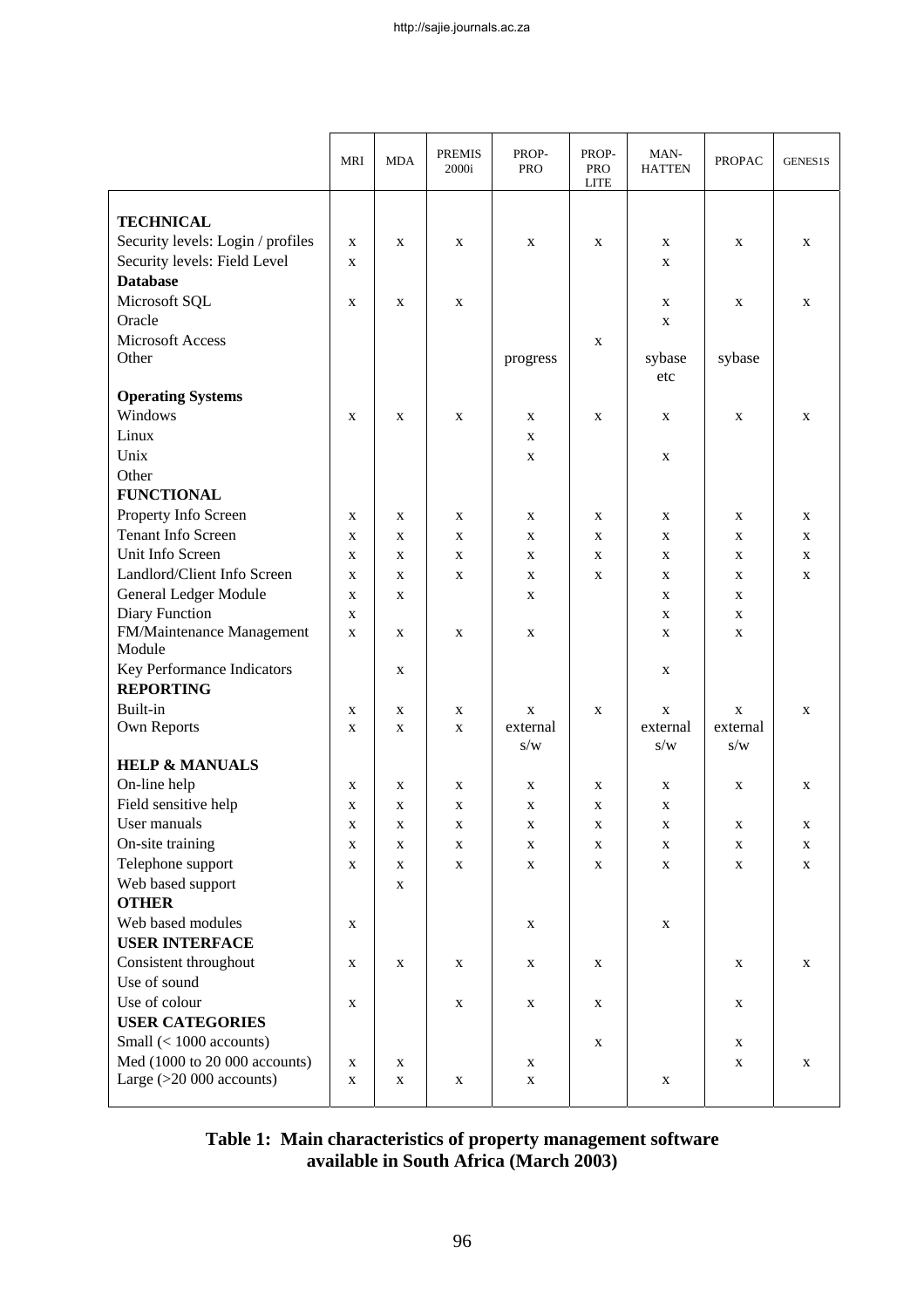The **small user** will typically manage not more that 1 000 tenant accounts. This type of user is usually small leasing or rental agencies or estate agents. The types of property are usually residential houses, flats, townhouses or simplex or duplex units. The **medium user** can manage up to 20 000 leasing accounts. This type of user manages typically blocks of flats or townhouse developments or even small neighbourhood or strip type shopping centres or commercial properties. The **large user** usually manages large shopping centres and commercial properties. The properties are either owned by them or managed on behalf of major property owners and can amount to several billion rands' worth. The number of tenant leases is more than 20 000 and can as high as 200 000.

## **12. CONCLUSIONS AND RECOMMENDATIONS ON SOFTWARE PACKAGES**

Given the different features of the various software packages and the varying requirements of the user, a number of recommendations can be made.

If the user is looking for scalability and full customisation, the MRI and Manhattan software will suit his needs. Both packages feature all the required property management modules, as well as various financial modules.

More affordable, but with all the required property management features as well as a fully integrated accounting and general ledger module, are the MDA Property Manager by MDA, PropPro by Nicor and Propac by Propsys Solutions.

Entry level software is provided by Nicor with its PropPro Lite version. However, this package offers no financial module. The ProPac software offers entry level pricing, but with a fully integrated financial module especially suitable for residential letting agents.

For a maintenance management package, Premis 2000i by the CSIR offers unrivalled capabilities.

If the user requires integration with CAD software coupled with property and asset management the products from Genes1s and Manhattan should be considered.

This **small category user** is usually a small leasing or rental agency or estate agent. The types of lease are residential houses, flats, townhouses or simplex or duplex units and there are no more than 1 000 accounts. For this type of user, the PropPro Lite and Propac packages are suitable.

Propac, MRI, MDA and PropPro software will suit the **medium category user**. This type of user manages blocks of flats, townhouse developments or even small neighbourhood or strip type shopping centres or commercial properties with up to 20 000 accounts.

The **large user** with more than 20 000 accounts and as many as 200 000 accounts should look at the software provided by MRI, MDA, PropPro and Manhatten, as well as Premis, for maintenance purposes.

While these recommendations are believed to be valid at the time of writing, it must be borne in mind that most of the software packages are continuously being upgraded and that pricing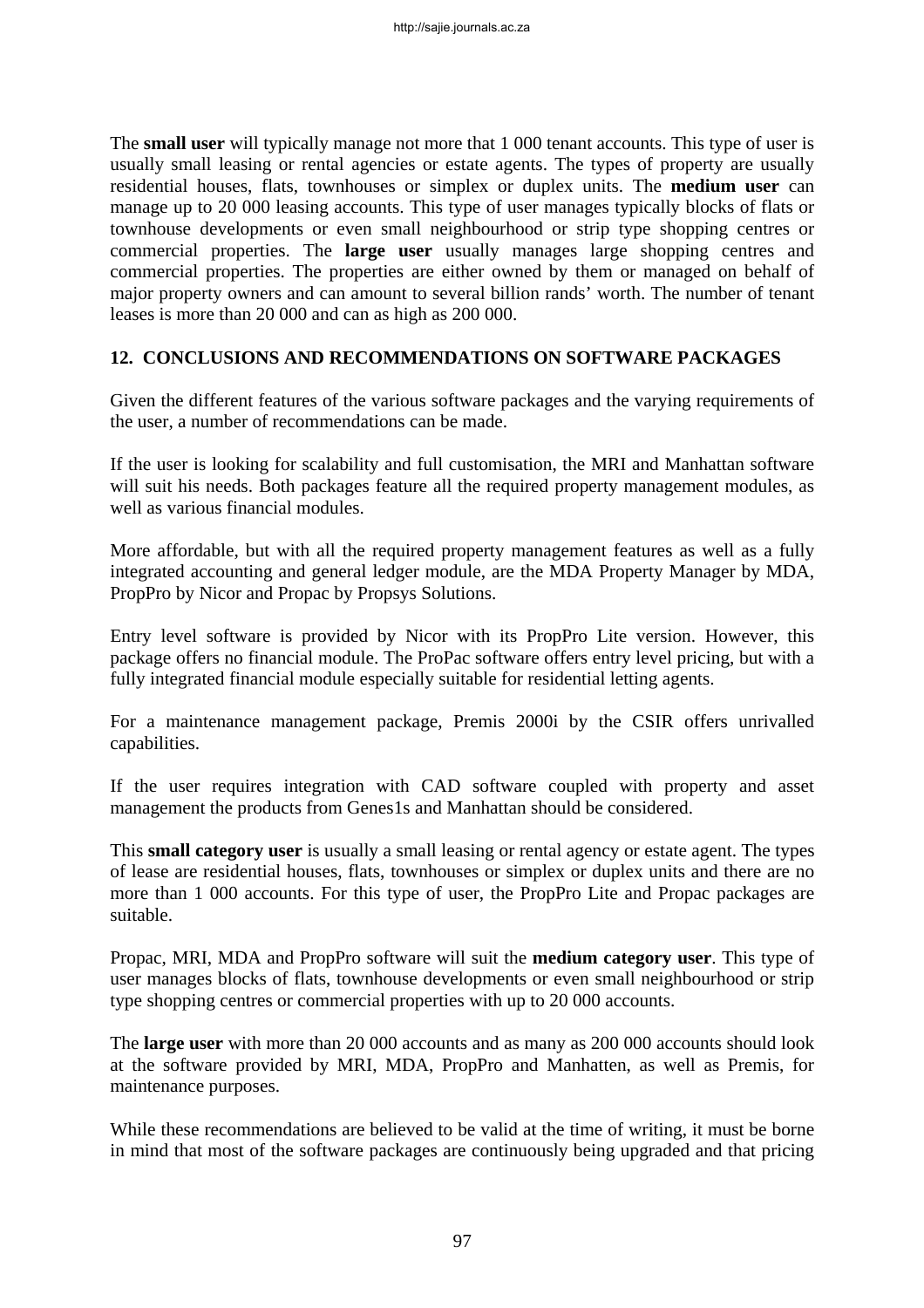structures may change on short notice. Nevertheless, application of the above guidelines should be useful for a user confronted by a sometimes bewildering number of alternative solutions to his property management needs.

### **13. REFERENCES**

- [1] **Alport, R.**, November 2002. "Interview and product demonstration", Gens1s Concepts.
- [2] **Ambler, SW.**, 2000. "User Interface Design: Tips and Techniques", <http://www.ambysoft.com/userInterfaceDesign.pdf>
- [3] **Berkun, S.**, July/August 1999. "The Importance of Simplicity Create Ease of Use Without Losing Power", [http://msdn.microsoft.com/ui/.](http://msdn.microsoft.com/ui/)
- [4] **Berkun, S.**, May/June 2000. "Fitts's UI Law Applied to the Web", <http://msdn.microsoft.com/ui/>.
- [5] **Berkun, S.**, September/October 1999. "How to Avoid Foolish Consistency", <http://msdn.microsoft.com/ui/>.
- [6] **Berkun, S.**, March/April 2000. "Why Good Design Comes from Bad Design", <http://msdn.microsoft.com/ui/>.
- [7] **Berkun, S.**, January/February 1999. "Why Are Good User Interfaces So Hard to Make? Three Insights into Good Design", [http://msdn.microsoft.com/ui/.](http://msdn.microsoft.com/ui/)
- [8] **Berkun, S.**, March/April 1999. "Making Usable Products: An Informal Process for Good User Interfaces", <http://msdn.microsoft.com/ui/>.
- [9] **Brenda, L.**, 1991. "The Art of Human Computer Interface Design", Addison-Wesley.
- [10] **Cato, W.W. and Mobley, R.K.**, 2002. "Computer-managed maintenance systems: a step-by-step guide to effective management, labor, and inventory". Second edition, Butterworth-Heinemann.
- [11] **Cloete, C.E.**, 1994. "Property Management Part 1 Volume 1". SA Property Education Trust, Sandton, p. 133.
- [12] **Cloete, C.E.**, 1994. "Property Management Part 2 Volume 2". SA Property Education Trust, Sandton, p. 322-325.
- [13] **Dixon, T.J.**, 1998. "Selecting property management software: problems and solutions", Property Management, Vol. 11, No. 2, p. 155-167.
- [14] **Fricke, F.**, 1992. "Facilities Management", Architectural Science Review, September 1992, No. 3, p. 81-82.
- [15] "From zero to income & expenditure statement in 30 minutes", The Property Professional, April/May 2003, p. 52.
- [16] "Handbook of systems engineering and management". Edited by AP Sage and WB Rouse, 1999, Chapter 17, John Wiley & Sons, INC.
- [17] **Keet, D.**, 2002. "The \$999.99 Property Management System", Article forwarded via e-mail.
- [18] **Liebenberg, P.**, Interview and product demonstration, CSIR Boutek, August 2002.
- [19] Little, D., Jan/Feb 2000. "Software, Choosing Systems for the Next Century', Journal of Property Management, p. 60-65.
- [20] **Marshall, B.**, Interview and product demonstration, Manhattan Africa, November 2002.
- [21] Microsoft Corporation, October 2000. "UI Guidelines vs. Usability Testing", <http://msdn.microsoft.com/ui/>.